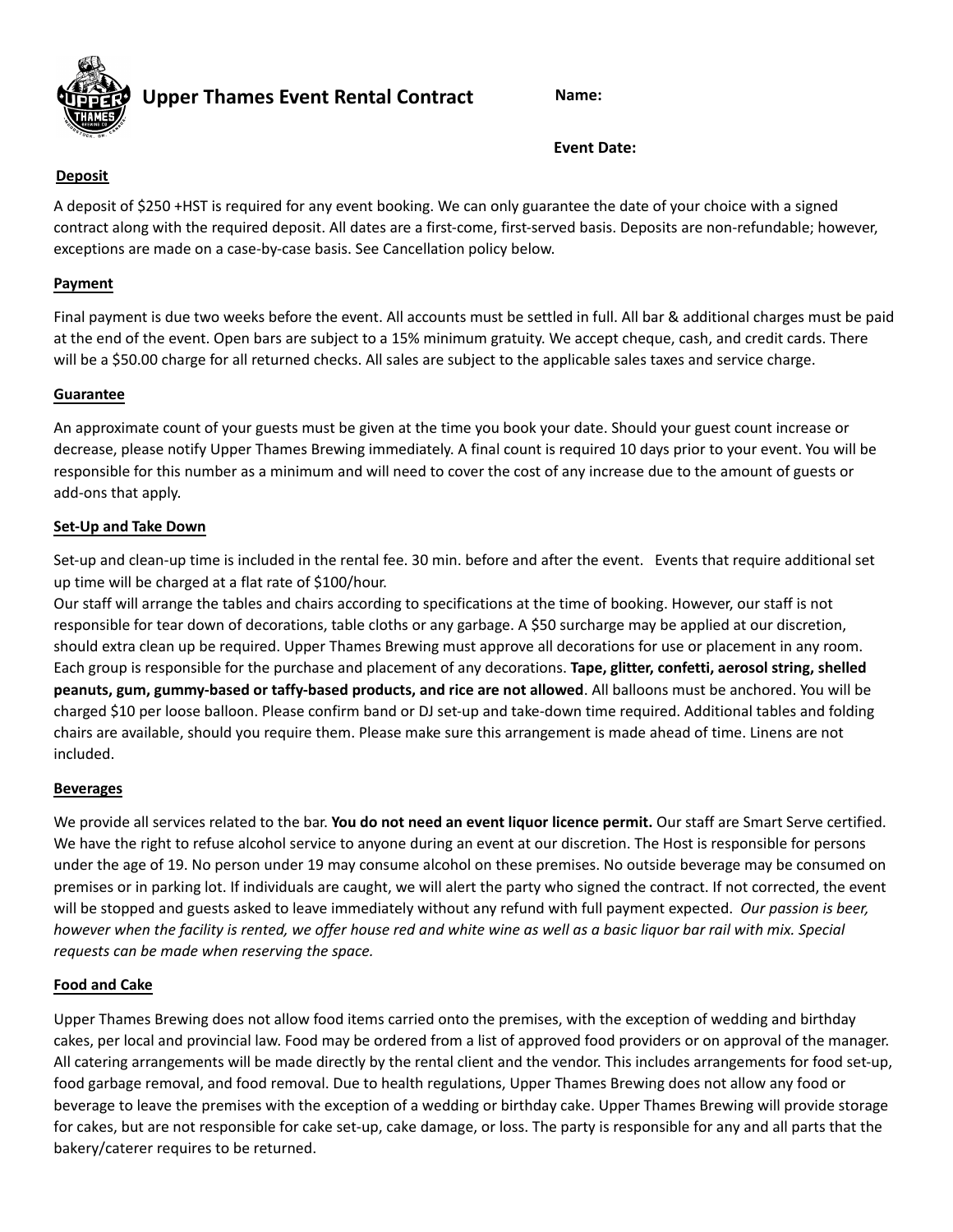### **Damages/Lost and Found**

Any damage or additional clean-up due to guest's irresponsibility caused during a function will be charged to the renter. The brewery equipment, product, and facilities are included in this policy. In addition, Upper Thames Brewing is not responsible for lost, stolen, or damaged items. Venue must look the same as when you arrived with the exception of cup use and garbage. There is a \$100 fee if floors require excessive cleaning. You will be charged \$100 per hour after the included ½ hour designated cleaning time. Upper Thames is not responsible for dropped off items. All items left after the event will be disposed of.

#### **Miscellaneous**

Upper Thames Brewing Company is a smoke-free facility. Smoking laws prohibit smoking within 9 meters of entrance/patio.

#### **Parking & Deliveries/Set-Up**

Parking is available in the lot on the west side of Upper Thames Brewing. Overflow parking may be available behind the brewery subject to availability. Please check with staff the day of the event. Deliveries may be made to the rear of the building (Door 8), subject to staff availability.

#### **Music/Audio & Visual**

Bands and DJ's are welcome with approval of the event manager. The facility includes a Bluetooth compatible sound bar, with microphone. There is also a 88" flat screen over the fireplace that has an HDMI cable ready for your slide show/presentation.

#### **COVID-19 Regulations**

All COVID-19 public health measures and advice must be strictly adhered to, including following the Ontario Governments COVID-19 response framework. Upper Thames Brewing Company is a business operating under this framework and will enforce all applicable regulations under the designated zone (i.e., Green- Prevent), that the Ontario Government,Southwestern Public Health and the City of Woodstock, are under at the time of rental. Upper Thames Brewing Company reserves the right to enforce house rules related to COVID-19 that they feel fit for rentals, as it pertains to the health and safety of staff and guests.

Renter will provide a listing of all guests including name and phone number as required by the provincial framework. All guests are required to complete the self-assessment tool at <http://covid-19.ontario.ca/self-assessment/> prior to rental. Face coverings are mandatory, in accordance with provincial regulations and may only be removed while seated and eating or drinking. Face coverings must be worn when in close contact with our employees, while ordering at the bar, using the restroom facilities, touring the brewery and while standing in the taproom.

#### **Cancellation Policy**

Upper Thames Brewing Company Limited reserves the right to cancel any rental and close any function if deemed necessary and/or retain full or partial security deposit provided. If at any point an event is cancelled due to weather, facility issues or COVID-19, the renter will be notified and every effort will be made to accommodate the event at a time best suited for both parties. If the event cannot be rescheduled due to weather, facility issues or COVID-19 related reasons, a full refund of all rental fees will be returned to the renter.

\_\_\_\_\_\_\_\_\_\_\_\_\_\_\_\_\_\_\_\_\_\_\_\_\_\_\_\_\_\_\_\_\_\_\_\_\_\_\_\_\_\_\_\_\_\_\_\_\_\_\_\_\_\_\_\_\_ \_\_\_\_\_\_\_\_\_\_\_\_\_\_\_\_\_\_\_\_\_\_\_\_\_\_\_

\_\_\_\_\_\_\_\_\_\_\_\_\_\_\_\_\_\_\_\_\_\_\_\_\_\_\_\_\_\_\_\_\_\_\_\_\_\_\_\_\_\_\_\_\_\_\_\_\_\_\_\_\_\_\_\_\_ \_\_\_\_\_\_\_\_\_\_\_\_\_\_\_\_\_\_\_\_\_\_\_\_\_\_\_

I have read and understand the policies of Upper Thames Brewing Company Limited.

Renter Signature **Date** 

Upper Thames Brewing Company Date Company Company Date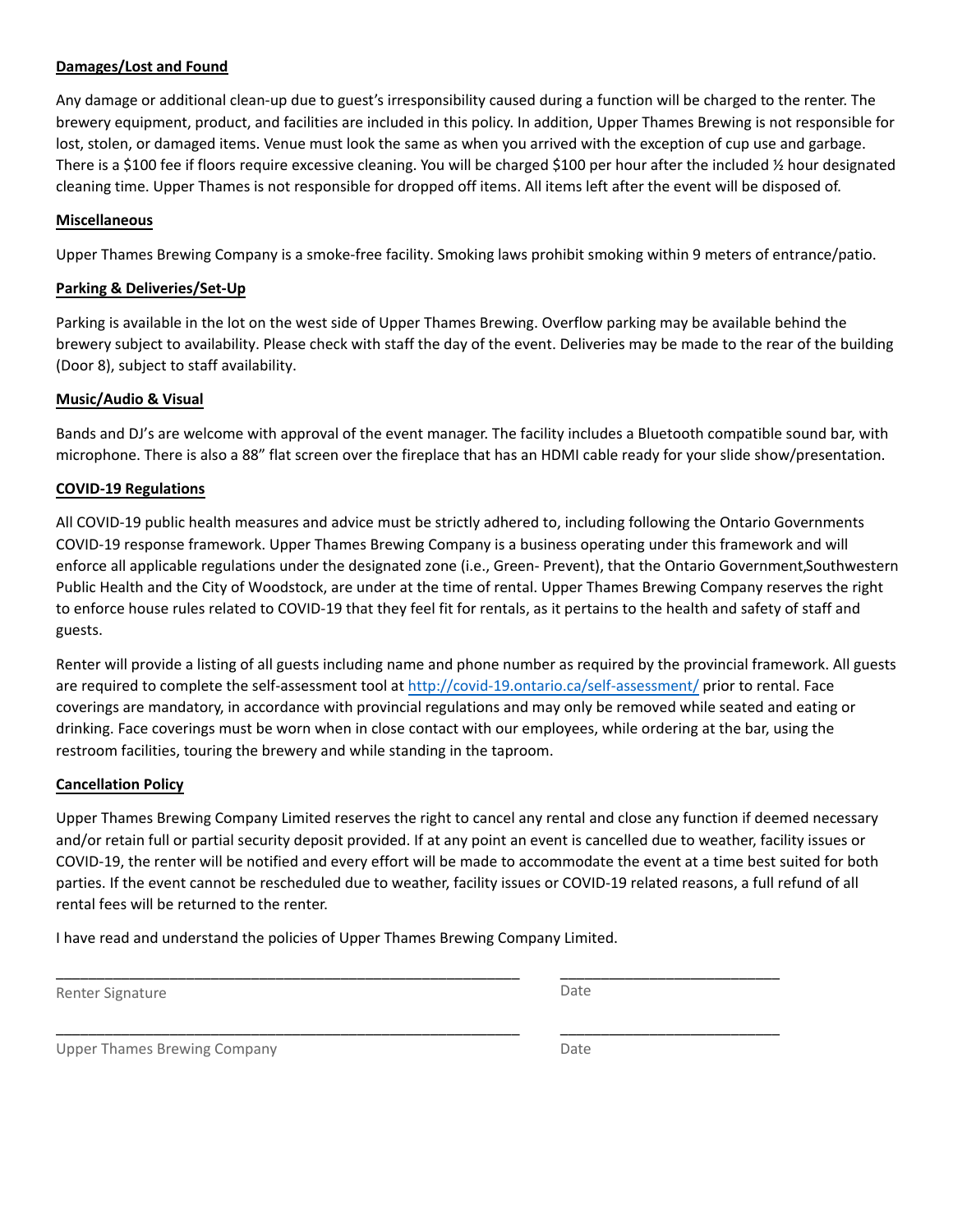

## **Facility Rental Information**

Established in 2016, our brewery is located at 225 Bysham Park Drive, Unit 9. With several handcrafted beers made right at our location and a full service bar, Upper Thames Brewing Company is the perfect spot for your unique rehearsal dinner, wedding reception, corporate event, holiday party, birthday party and more!

All rentals include 5 hours of rented time, up to 100 guests, a tour of the facility (Upper Thames Brewing reserves the right to not include a tour based on type or size of the event), table and bar set‐up and take down of items, bartenders and a retail operator, 88" TV with local programming and HDMI input, easy loading and unloading access for large items, free parking, and full handicap accessibility. Open year-round for your special event.

Maximum **Seating** Capacity - 65 people, Maximum Occupancy - 100 people (Inside) + 30 people (Outside)

## **Basic Rental Pricing**

| Day                        | <b>Start Time</b> | Rate                            |
|----------------------------|-------------------|---------------------------------|
| Monday                     | 5:30 pm           | \$410                           |
| Tuesday, Wednesday         | 7:30 pm           | \$410                           |
| Thursday, Friday, Saturday | 7:30 pm           | \$495                           |
| Sunday                     | $6:30 \text{ pm}$ | \$150/hour or \$410 for 5 hours |

All rental pricing is subject to applicable taxes. Rental pricing is available outside of the times mentioned above but will require a specific quote that caters to the rental needs. Prices do not include food or beverage. A signed contract and security deposit of \$250 are required to hold your requested date. Additional fees may be charged, based on specific requests- to be outlined at the time of quoting. i.e., projector rental.

## **Wedding Pricing**

The venue is ideal for small cocktail reception style weddings or small seated weddings (under 50 guests). Separate pricing and packages will apply. Please ask for information and availability.

## **Preferred Caterers & Decorators**

In an effort to best serve our clients, we have composed a list of Preferred Caterers. We work closely with these caterers and trust that they will provide you with the best food and service. Should you wish to use another caterer of your choice that is not an issue, but they must have a Board of Health inspected and approved kitchen facility. All catering arrangements will be made directly between the rental client and the vendor. See caterer below:

**BRICKHOUSE BREWPUB** 190 Fairway Rd. Woodstock, 519-290-5347 admin@upperthamesbrewing.ca